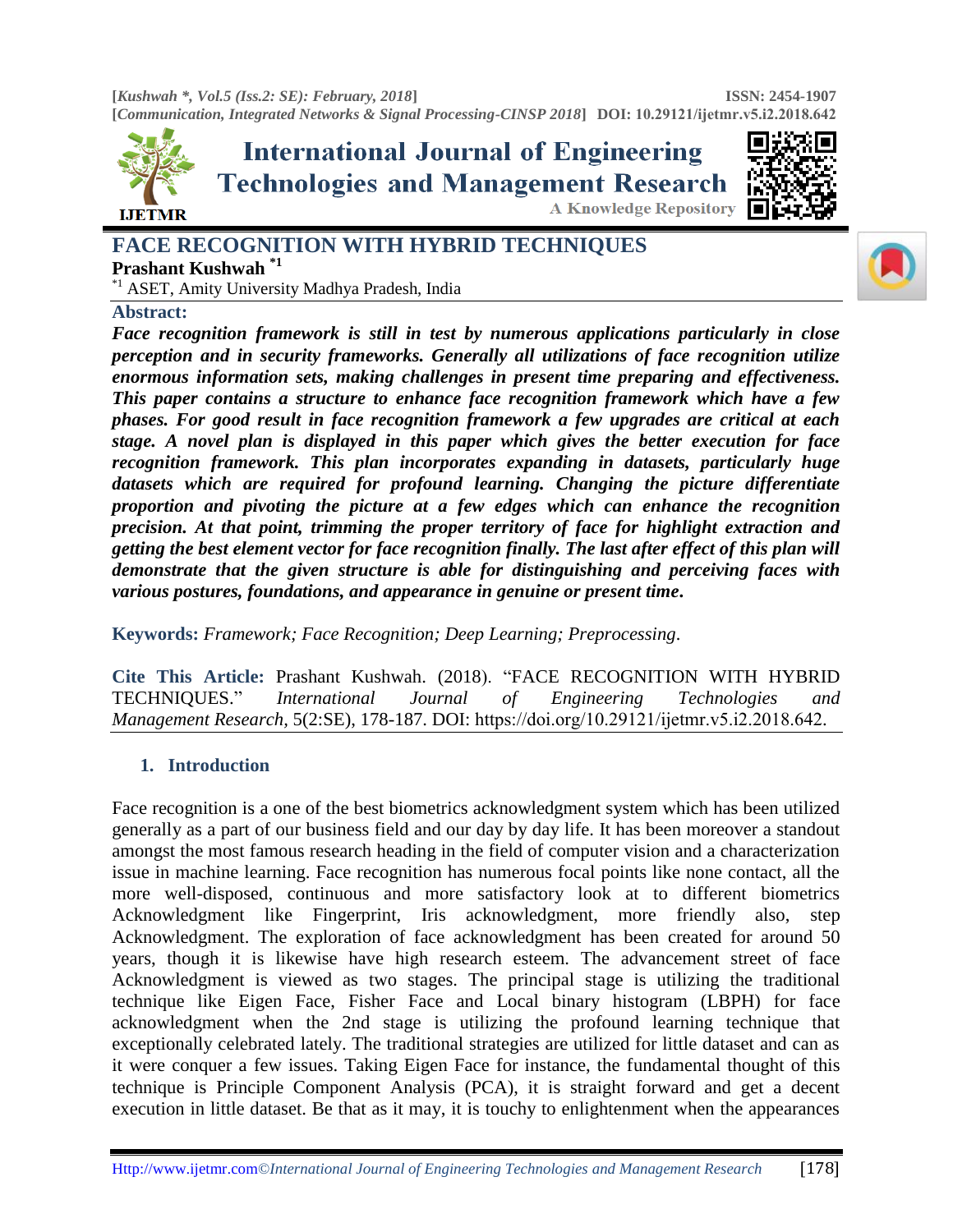**[***Kushwah \*, Vol.5 (Iss.2: SE): February, 2018***] ISSN: 2454-1907 [Communication, Integrated Networks & Signal Processing-CINSP 2018]** in the same light can be view as a similar individual. Contrasting with the traditional face acknowledgment techniques, profound learning appears have a superior preferences in enormous dataset, can defeat the assorted circumstances and can separate the ideal confront highlights. It is accounted for that the best execution in Labeled Face in the Wild (LFW) test dataset is around 60% exactness utilizing traditional strategies while getting 99.47% precision utilizing profound learning. Some prominent variables for face acknowledgment innovation not utilized generally today are speed and exactness. Indeed, even profound learning gives a decent execution of exactness, the vast measure of figuring make it hard to use in ordinary PC or implanting gadgets and the speed of acknowledgment is likewise a major issue. Also, taking in a profound system for face acknowledgment require a enormous dataset, it is additionally hard for us in the ordinary research work. For such issues, we have proposed a novel technique for dataset enlarge and a streamlined face acknowledgment framework that can enhance the exactness and speed for face acknowledgment. Whatever remains of this paper is composed as takes after: in segment 2, firstly, we have presented the pipeline of face acknowledgment framework. At that point, we utilize some picture preprocessing strategies prior to the face recognition. In segment 3, we have portrayed the confront acknowledgment framework and the technique for dataset expand. A profound learning calculation demonstrate called Convolutional Neural Network (CNN) have been presented taken after. In segment 4, we give the outcomes for face acknowledgment utilizing CNN calculation.

## **2. Methodology**

## **2.1. The Face Recognition System**

The face acknowledgment framework ought to have the accompanying stages: picture catch, picture reprocessing, face identification and face acknowledgment. As shows in Figure 1, we ought to catch a picture at to start with, then preprocessing this picture for enhancing the nature of the picture and identify the picture whether have a face.



Figure 1: Face Recognition System

In the event that it has identified one face, we will edit it and send it to the profound net to extricate the component vector for acknowledgment. Finally, we will contrast the element vector and the element dataset that was manufactured in the past. The techniques that can calculate the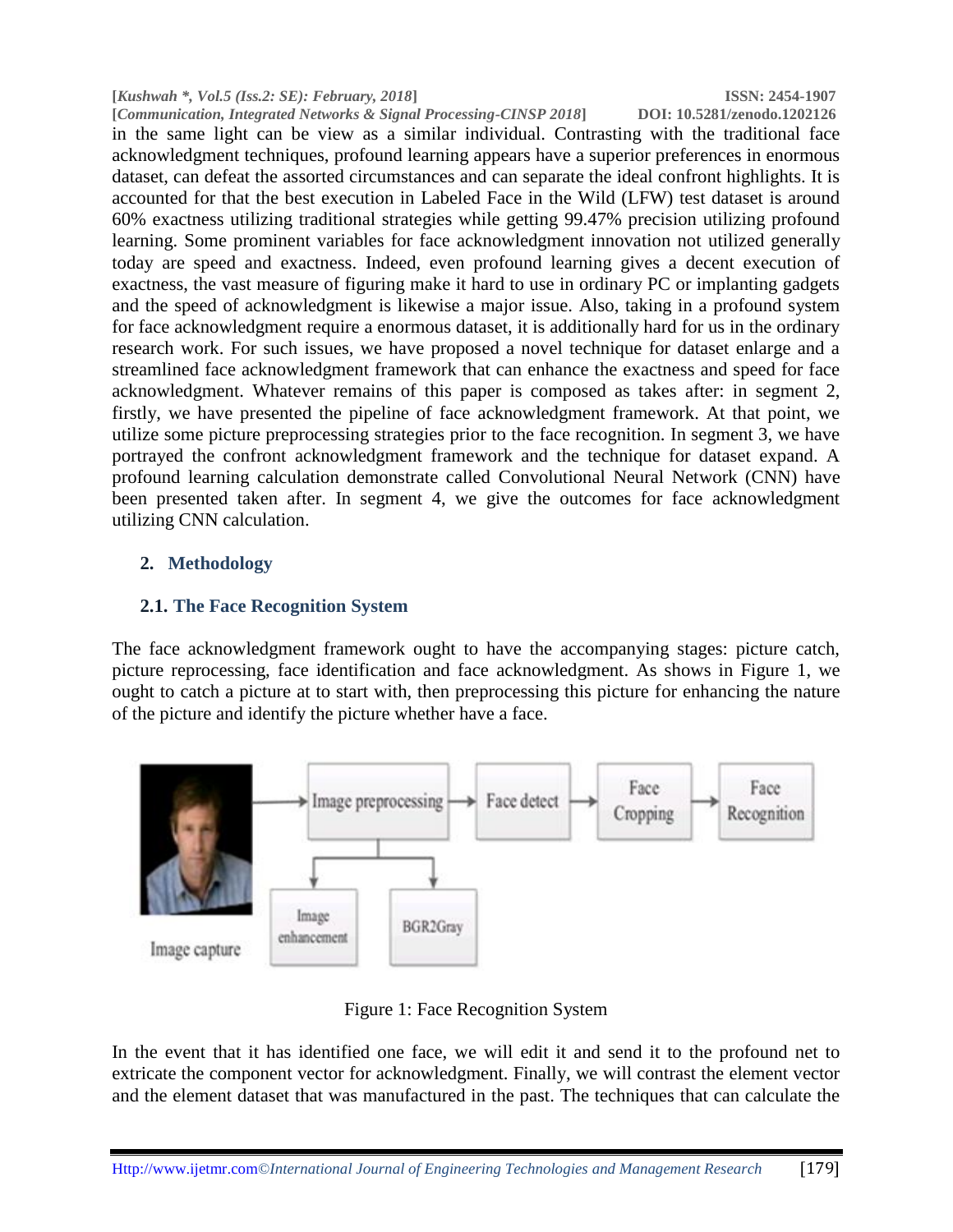**[***Kushwah \*, Vol.5 (Iss.2: SE): February, 2018***] ISSN: 2454-1907 [Communication, Integrated Networks & Signal Processing-CINSP 2018]** likeness of two element vectors we regularly utilize have Euclidean separation and angle cosine strategy. In this paper we will utilize the point cosine to calculate the comparability of two component vectors. We will view two faces as a similar individual if the similitude of their element vectors is higher than the edge.

# **2.2. Image Capture and Preprocessing**

The pictures which are caught regularly frequently have numerous arbitrary noises. On the off chance that this picture send to face discovery and acknowledgment frameworks straight forwardly, the outcomes are constantly extremely poor. A sensible preprocessing for pictures will enhance the outcomes exceedingly.

But a novel algorithm for the light impact or countenances, a picture preprocessing calculation for multi poses impact in face recognition and a cross age preprocessing technique for face acknowledgement frame work have proposed to overcome the above problem.

Here, we utilize the quickest face location calculation in light of Haar highlight. As Haar components can just use in the dim space of pictures, we change the picture from RGB space to dark space firstly. Keeping in mind the end goal to make the differentiate proportion more grounded and enhance the nature of the pictures, we pick the least complex picture improvement calculation: the direct dim change calculation.

By and large, if the picture was impacted by an outside environment, we will deteriorate picture quality and the range of dark space was extremely tight. With a specific end goal to develop the scope of dark space, we utilize the direct dim change. Expecting the pixel of unique picture is  $f(x,y)$ . The pixel estimation of target picture is  $g(x,y)$ . The dark scope of unique picture is (fmin,fmax) and the objective range is (gmin,gmax) .The social diagram as shows in Figure 2. Utilizing the addition change work appears in equation (1).

$$
g(x,y) = \frac{f(x,y) - f_{min}}{f_{max} - f_{min}} (g_{max} - g_{min}) + g_{min}
$$

$$
=\frac{g_{max} - g_{min}}{f_{max} - f_{min}} f(x, y)
$$
  
+ 
$$
\frac{g_{min}(f_{max} - f_{min}) - f_{min}(g_{max} - g_{min})}{f_{max} - f_{min}}
$$
 (1)

Where  $(x,y)$  is the area of pixel. fmax , fmin is the least and most extreme pixel estimations of unique picture. gmin ,gmax are the base and most extreme pixel estimation of target picture. The picture we utilized ordinarily is 8 bit, so the greatest pixel esteem is 28=256, so the scope of target picture is [0,255]. It implies that gmin=0 and gmax=255. So the equation (1) can be changed to the formal of equation (2). As shows in Figure 2, the nature of picture is enhanced and the scope of histogram is all the more to a great extent.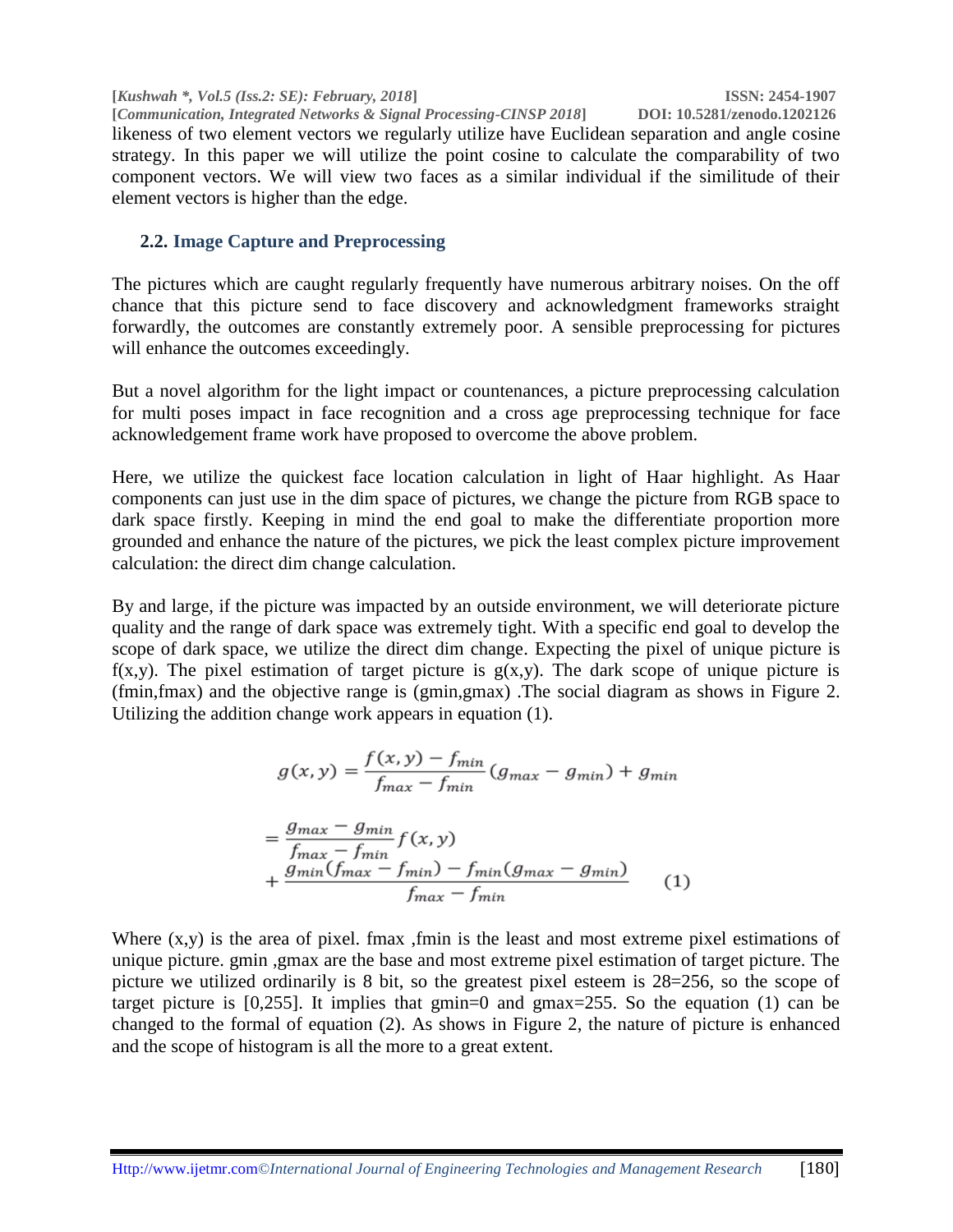**[***Kushwah \*, Vol.5 (Iss.2: SE): February, 2018***] ISSN: 2454-1907 [***Communication, Integrated Networks & Signal Processing-CINSP 2018***] DOI: 10.5281/zenodo.1202126**



Figure 2: Mapping Relation between f and g

The picture we utilized ordinarily is 8 bit, so the greatest pixel esteem is 28=256, so the scope of target picture is [0,255]. It implies that gmin=0 and gmax=255. So the equation (1) can be changed to the formal of equation (2). As shows in Figure 3, the nature of picture is enhanced and the scope of histogram is all the more to a great extent.



Figure 3: The Image Quality That Have Enhanced

#### **2.3. The improvement of Face Detection Algorithm**

In this paper, despite everything we utilize the face recognition framework that in light of Haar elements. For the most part, the face indicator prepared by Haar includes dependably have a decent execution for front countenances what's more, bed execution for the appearances that turn points. The Haar highlights we regularly utilized as show as a part of Figure 4. Another issue is that face just hold little zone of a picture. While, It will take quite a while when indicator identify the entire territory of the picture. With a specific end goal to conquer these issues, we propose a new discovery pipeline here. The location pipeline appears in Figure 5. For an info picture, subsequent to preprocessing the first picture, confront finder will recognize the range of the picture, if not identify one face, the picture will turn  $(\pm 10 \text{deg.}, \pm 20 \text{deg.})$  and recognize again to beat the revolution confront that can't distinguish. As appears in Figure 6, the face in unique picture is not.



Figure 4: The Haar Features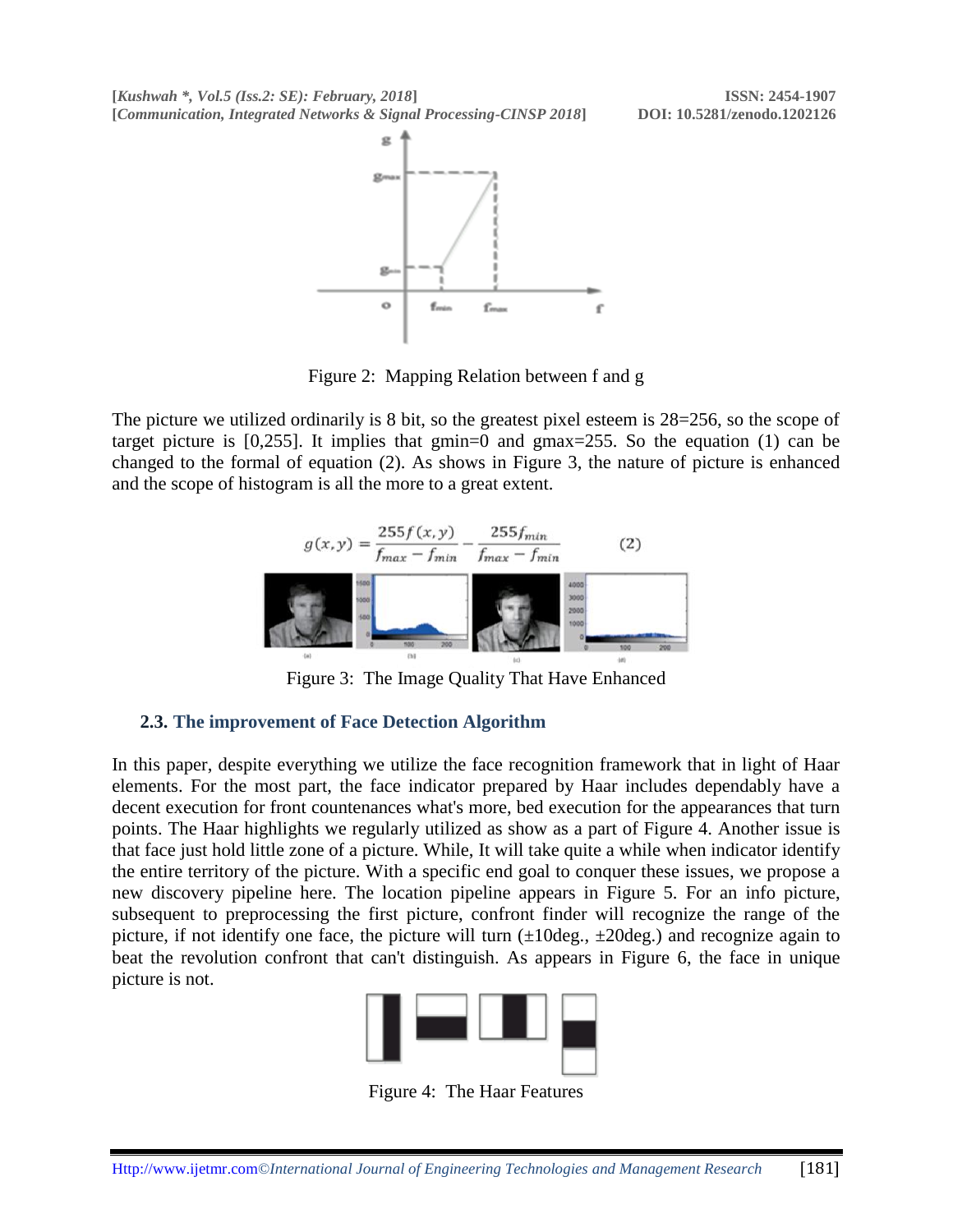**[***Kushwah \*, Vol.5 (Iss.2: SE): February, 2018***] ISSN: 2454-1907 [Communication, Integrated Networks & Signal Processing-CINSP 2018]** frontal, through these changes, we can see the locator can distinguish the picture in the first and turn 10 edge, 20 point pictures when can't recognize in the pictures that have pivot - 10 what's more, -20 edges.



Figure 5: The Path of Face Detection



Figure 6: The Detect Results of the Original and Rotation Images

For an info picture, we preprocess it including change RGB space to dark space and upgrade the quality. At that point, separate the picture skin territory and the locator just finder the skin region that additionally the conceivable face range. Through this operation, the speed of recognition enhanced profoundly. For skin extraction, we ought to change the RGB space to Y Cr Cb space. The change work appears in equation (3). Became very small compare to the original one. The skin extraction sketch shows in Figure 7.

$$
\begin{bmatrix} Y \\ Cb \\ Cr \end{bmatrix} = \frac{1}{256} \begin{bmatrix} 65.738 & 129.057 & 25.06 \\ -37.945 & -74.494 & 112.43 \\ 112.439 & -94.154 & -18.28 \end{bmatrix} \begin{bmatrix} R \\ G \\ B \end{bmatrix} + \begin{bmatrix} 16 \\ 128 \\ 128 \end{bmatrix} (3)
$$

Through the skin extraction and rotation, the accuracy and speed of face detection have improved synchronously. The discussion of speed and accuracy will show in part IV.



Figure 7: The Skin Extraction Images

# **2.4. Face Cropping**

After face detection, we will crop the face area into the face recognition network for feature extraction. Then, compare with the feature dataset and identify the face. There are two plans that can be picked. The one is just trimming the face zone and resize to the predefined estimate when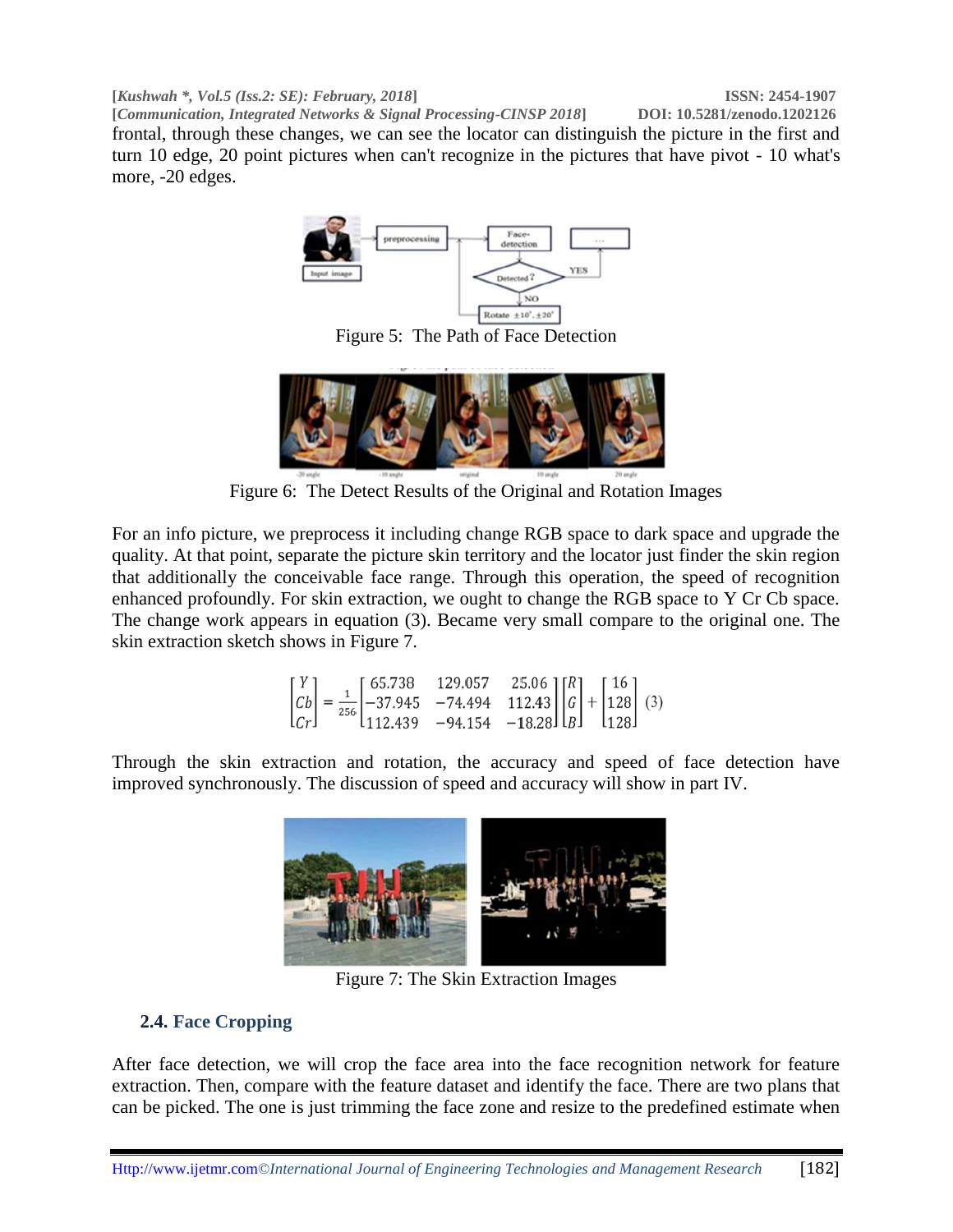**[***Kushwah \*, Vol.5 (Iss.2: SE): February, 2018***] ISSN: 2454-1907**

**[***Communication, Integrated Networks & Signal Processing-CINSP 2018***] DOI: 10.5281/zenodo.1202126** another is restrict the eyes as focus and grow to the predefined measure along upward, descending, leftward and rightward bearing. As shows in Figure 8, (a) is the first pictures, (b) is the trimmed pictures that lone have confront territories and (c) is edited pictures utilizing technique.



Figure 8: Cropped Images

## **2.5. Big Datasets Augment and Deep Face Recognition**

Deep face acknowledgment turned out to be exceptionally famous as of late for its advances in pattern acknowledgment and huge information arrangement. One basic condition for profound inclining is huge dataset. Scientists observed that utilizing more information when preparing the acknowledgment model will get a more pleasant execution. Facebook utilizing 4.4M face pictures for training. Furthermore, VGG display likewise have 2.6M pictures for preparing. They are all huge dataset. The pioneer of web like Google, FaceBook possess the huge dataset however they don't contribute them. VGG have proposed a strategy for information gathering however additionally cost huge work for people and need quite a while. Table 1 demonstrates the status of the enormous face dataset. They are all enormous face dataset however few of them share the assets.

| Num           | Name          | ids   | images  |
|---------------|---------------|-------|---------|
|               | <b>LFW</b>    | 5749  | 13233   |
| $\mathcal{D}$ | WDRef         | 2995  | 99773   |
| 3             | CASIA-WebFace | 10575 | 494414  |
| 4             | FaceBook      | 4030  | 4.4M    |
| 5             | Google        | 8M    | 200M    |
| 6             | VGG           | 2622  | 1635159 |

TABLE I. THE BIG FACE DATASET

#### **2.6. Deep Face Recognition Algorithm**

Deep learning is the most prevalent machine learning technique as of late that utilized as a part of face acknowledgment challenge. In this paper, we will utilize the Convolutional Neural Network (CNN) for face acknowledgment and reference to the VGG arrange. We utilizing this VGG-NET to separate the face highlight and contrast with the exist dataset. The primary layers of CNN have convolutional layers (CL), pooling layers and full association layers. In CL, we can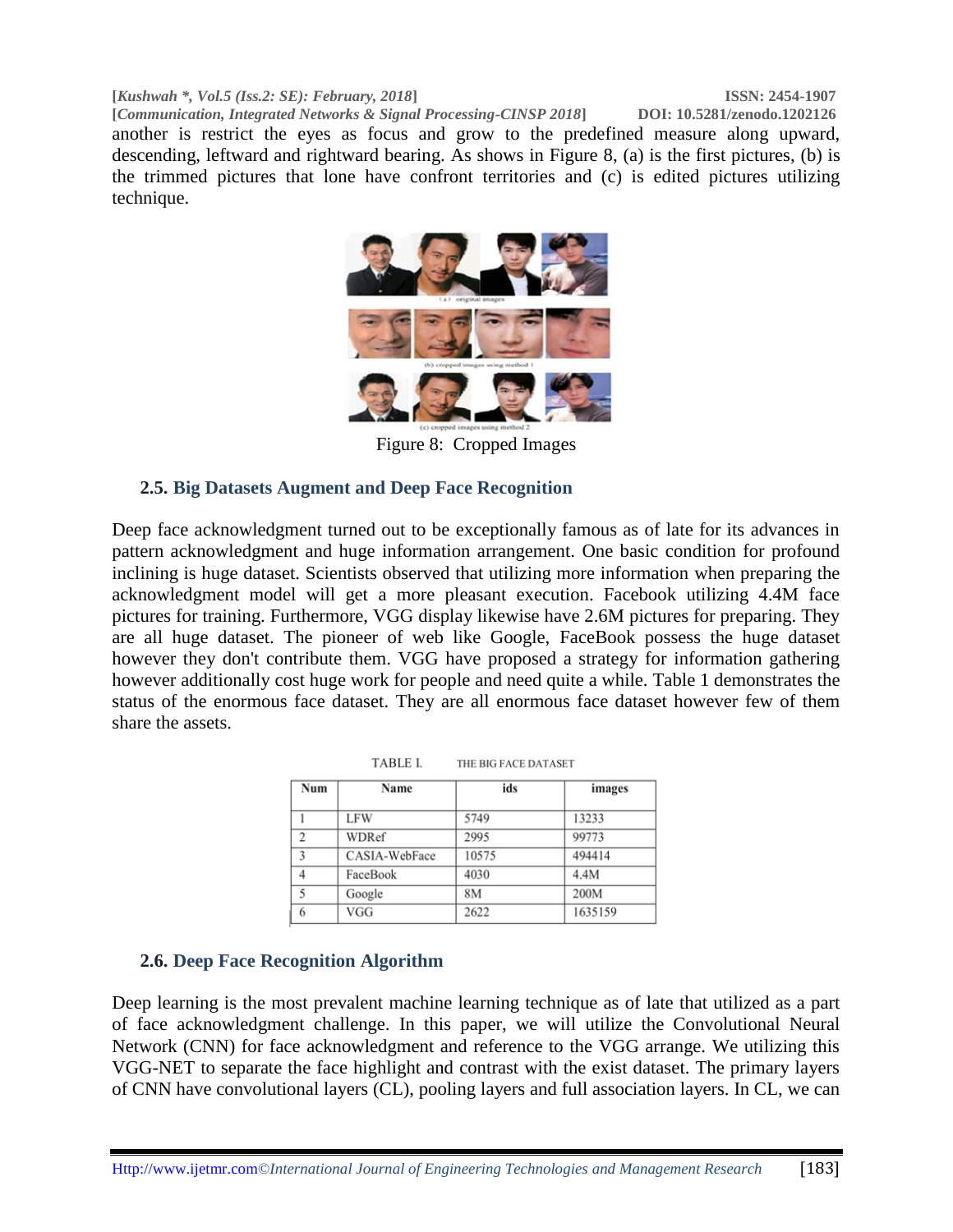**[***Kushwah \*, Vol.5 (Iss.2: SE): February, 2018***] ISSN: 2454-1907 [Communication, Integrated Networks & Signal Processing-CINSP 2018]** respect this layer is to concentrate highlights. After convolutional, we regularly make a dynamic operation. The convolutional operation appears in Figure 9. Convolutional operation is a numerous to numerous mapping relationship.



Figure 9: Convolutional Operation

We can separate the key components through convolution for ordinarily. The equation of convolution is (14).

$$
y_l(n; x, y) = y_{l-1}(m, x + p, y + q) * W(m, n; p, q)
$$
 (14)

Where, I speak to the Ith layer, I-1 speak to the  $(1-1)$ th layer and W is the parameters. One issue is that the convolution brought about numerous parameters and over fitting, we can diminish the parameter through pooling operation. We regularly utilize max-pooling operation in the system. Max-pooling takes the most extreme estimation of one territory. Along these lines, the measure of highlight maps will diminish. The equation appears in (15). Different routes for diminish the parameters and over fitting like commencement, inserting, and dropout.

$$
pooling_{max}(R_k) = \max_{i \in R_k} a_i \qquad (15)
$$

Where, ai is the estimation of region Rk.

#### **3. Test Result**

This paper, have three experiments. The first one is checking the improved algorithm of face detection. The second one is face feature extraction using deep network based on VGG-NET. The third one is using the VGG-NET for fine tune on our own dataset.

#### **3.1. Results Comes Out**

An enhancing face discovery calculation that have depicted some time recently. Here, we get the speed and exactness of given calculation. The test dataset have 200 countenances that chose in LFW dataset and resize them to 256\*256. As shows in Table 2, we can see the recognize exactness was enhanced exceedingly when improve the nature of pictures. At the point when pivot the picture for further face recognition, the distinguish exactness can likewise enhance,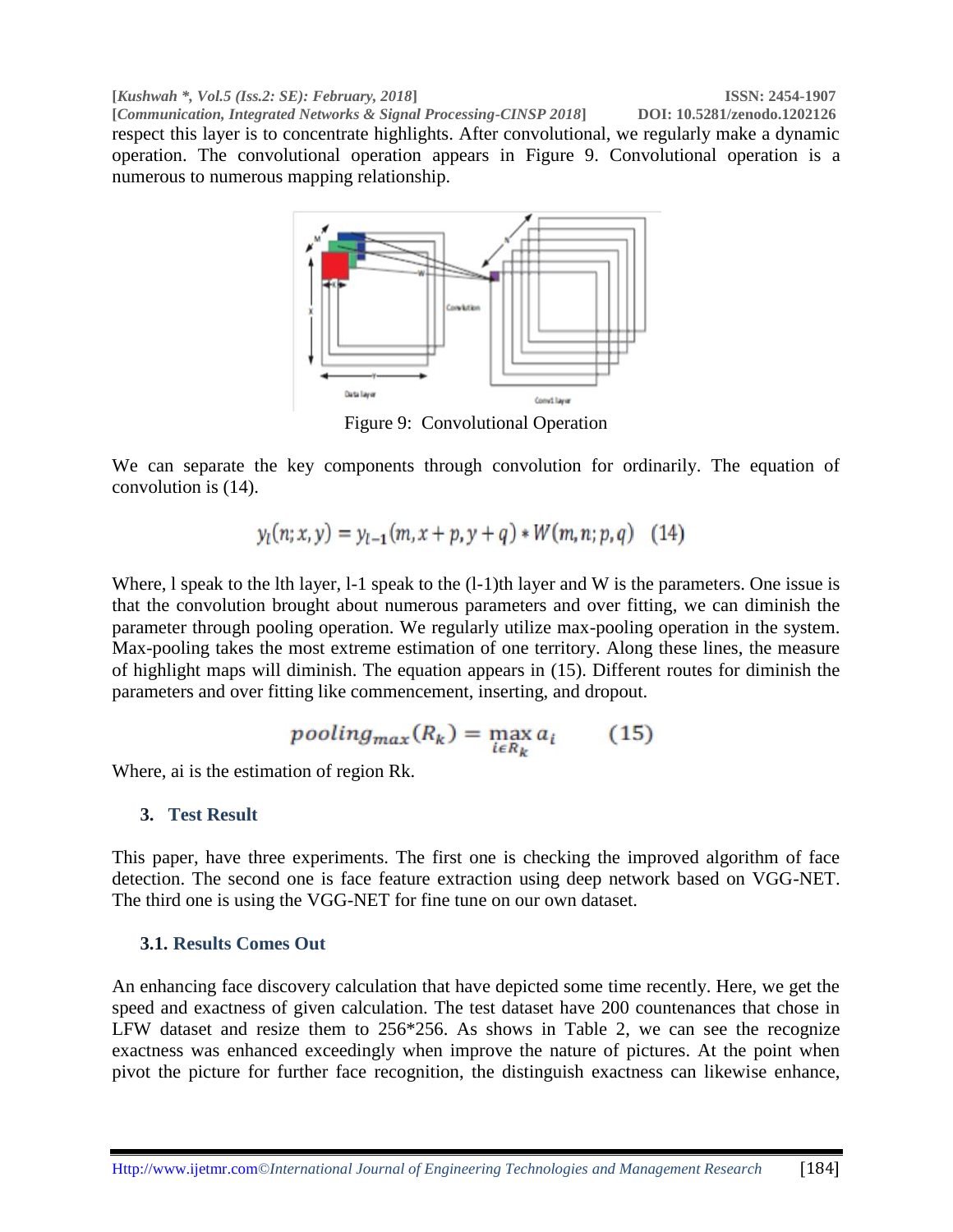**[***Kushwah \*, Vol.5 (Iss.2: SE): February, 2018***] ISSN: 2454-1907**

**[***Communication, Integrated Networks & Signal Processing-CINSP 2018***] DOI: 10.5281/zenodo.1202126** though the time costs a great deal. Include the face skin extraction contribute little to the identify precision furthermore squander additional time.

| <b>NUM</b> | Method                                                                | <b>Speed</b>      | Acc    |
|------------|-----------------------------------------------------------------------|-------------------|--------|
|            | Traditional                                                           | 256 <sub>ms</sub> | 0.8023 |
|            | Traditional+iamge enhancement                                         | $245$ ms          | 0.8552 |
|            | Traditional+image<br>enhancement+image rotation                       | 500ms             | 0.8878 |
|            | Traditional+image<br>rotation+skin<br>enhancement+image<br>extraction | 720 <sub>ms</sub> | 0.8858 |

**TABLE.II** THE RESULTS OF FACE DETECTION

In the second analysis, we extricate the face include in light of the VGG-Net. We select two pictures that have a place with same individual and one picture that have a place with other. We measurable the highlight vector in FC7 layer. As shows in Fig. 10, we can see the measurable figures of second and third pictures are fundamentally the same as at the point when are distinctive to the primary picture. In this paper, we utilize the edge cosine esteem to gauge the closeness of two vectors. Accept x and y are tow vectors, utilizing edge cosine esteem work as shows in (16). The greater the esteem is, the more similitude the two vectors are.

$$
\cos(x, y) = \frac{(x, y)}{\|x\| \cdot \|y\|} = \frac{\sum_{i=1}^{n} x_i \cdot y_i}{\left(\sum_{i=1}^{n} x_i^2 \cdot \sum_{i=1}^{n} y_i^2\right)^{\frac{1}{2}}} \tag{16}
$$

Utilizing equation (16), we ascertain the similitude of these three pictures appears in Figure 10. The similitude between first picture and second picture is 0.4256, the first and third is 0.3652.



Figure 10: The Feature Vector in FC7 Layer

At the point when the second and third is 0.7256. Also, we have chosen 900 sets pictures in the LFW dataset, the initial 300 sets are certain examples (have a place with same individual), the center 300 sets are pessimistic examples (distinctive people) and the last 300 sets are sure among them. As shows in Figure 11, we have measurable the similitudes of each match.



Figure 11: The Statistical of Every Pair Faces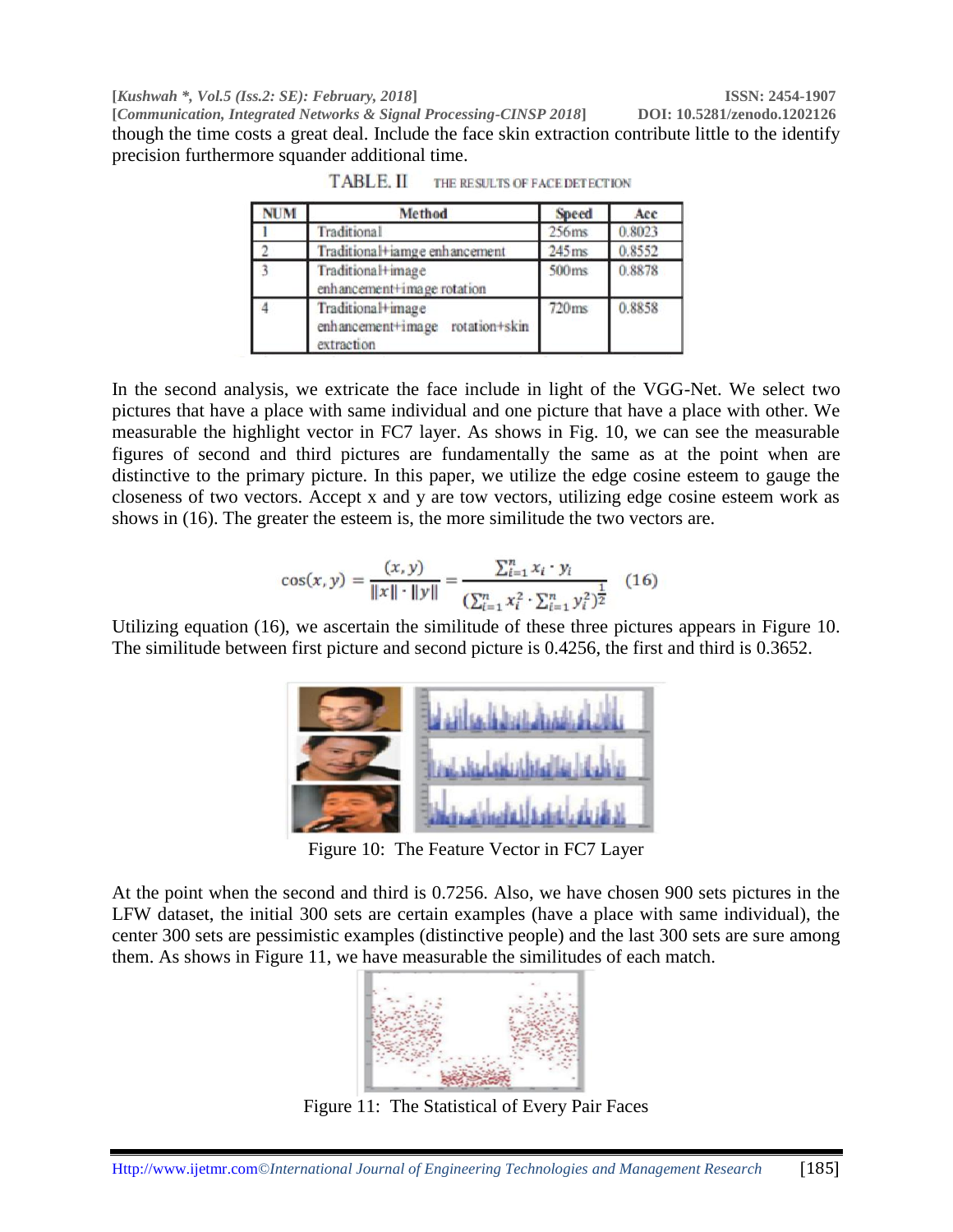**[***Kushwah \*, Vol.5 (Iss.2: SE): February, 2018***] ISSN: 2454-1907 [Communication, Integrated Networks & Signal Processing-CINSP 2018]** We can see the grouping characters is great, the likenesses of same people (constructive examples) are higher at the point when the likenesses of various people (pessimistic examples) is lower. The exactness touched base at 0.97 on the off chance that we set the limit as 0.25.



Figure 12: The Features in Some Layer

But, we can see the component in each layer of the net.

Here, we take the info information, information layer, conv1-1 layer, conv1-2 layer, pool 1 layer, pool 2 layer, conv 5-1 layer and FC7 layer for example. The features show in Figure 12.

In the third experiment, we fine-tune the VGG-NET in our own dataset. We choose four famous stars and select 50 images for each of them on the internet. We can get 200 images for each star after using the dataset augment algorithm we have described before. Here, we choose 150 images per person for training and 50 images for testing. The initial learning rate we set as 0.001, and decrease the learning rate 10 times after 100 iterations. As shows in Fig. 13, the loss value decrease frequently and get the accuracy about 0.9.



Figure 13: The Loss Curve and Learning Rate Curve

Finally, we have drawn the Receiver Operating Characteristic (ROC) curve. Through the ROC curve, we can watch that the certainty level of this model is high. ROC bend appears in Fig. 14.